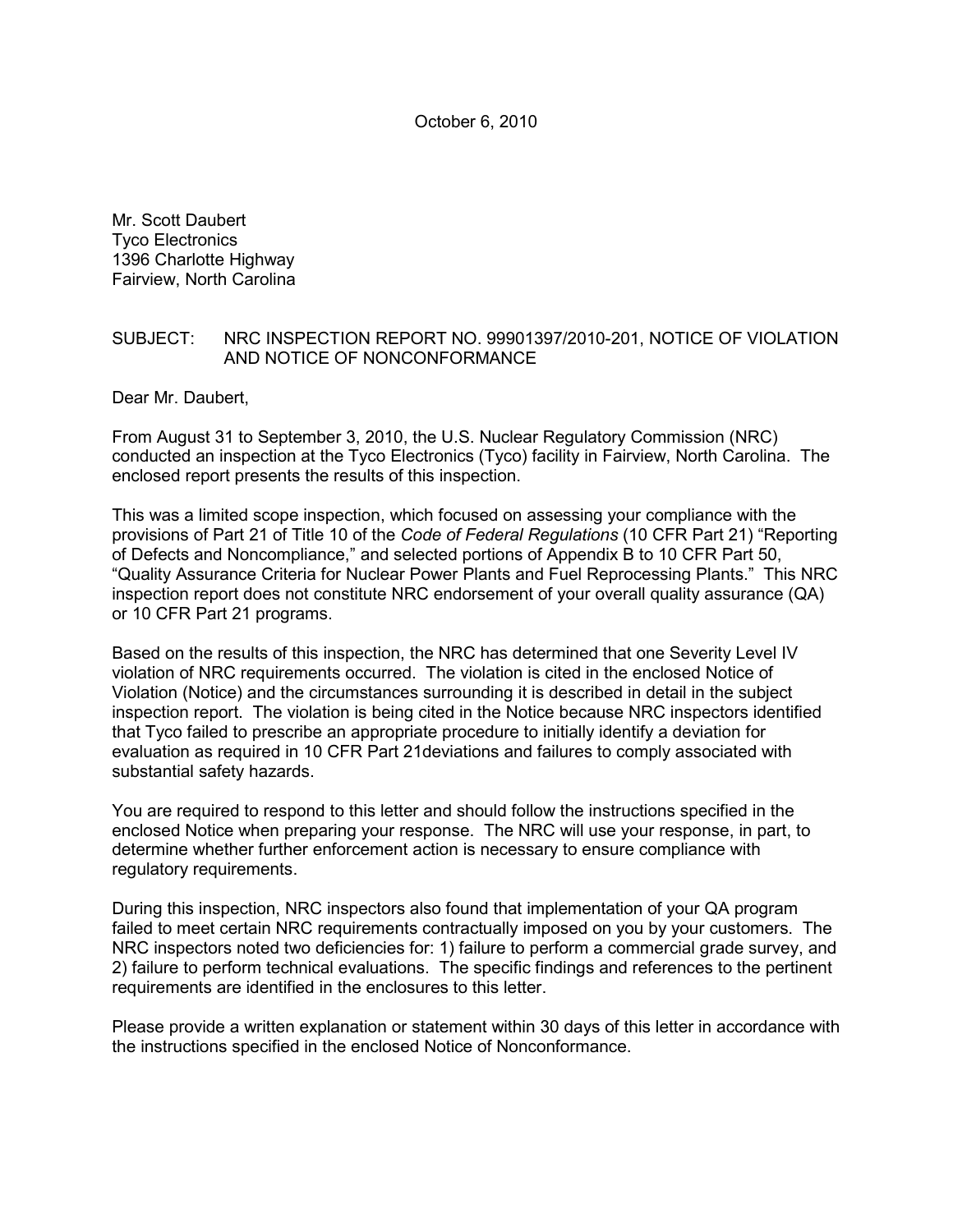## S.Daubert - 2 -

In accordance with 10 CFR 2.390 of the NRC's "Rules of Practice," a copy of this letter, its enclosures, and your response will be made available electronically for public inspection in the NRC Public Document Room or from the NRC's document system (ADAMS), accessible from the NRC Web site at http://www.nrc.gov/reading-rm/adams.html. To the extent possible, your response should not include any personal privacy, proprietary, or Safeguards Information so that it can be made available to the Public without redaction. If personal privacy or proprietary information is necessary to provide an acceptable response, then please provide a bracketed copy of your response that identifies the information that should be protected and a redacted copy of your response that deletes such information. If you request that such material is withheld from public disclosure, you must specifically identify the portions of your response that you seek to have withheld and provide in detail the bases for your claim (e.g., explain why the disclosure of information will create an unwarranted invasion of personal privacy or provide the information required by 10 CFR 2.390(b) to support a request for withholding confidential commercial or financial information). If Safeguards Information is necessary to provide an acceptable response, please provide the level of protection described in 10 CFR 73.21.

Sincerely,

*/RA/* 

 Patrick L. Hiland Division Director Division of Engineering Office of Nuclear Reactor Regulation

Docket No.: 99901397

- Enclosures: 1. Notice of Violation
	- 2. Notice of Nonconformance
	- 3. Inspection Report 99901397/2010-201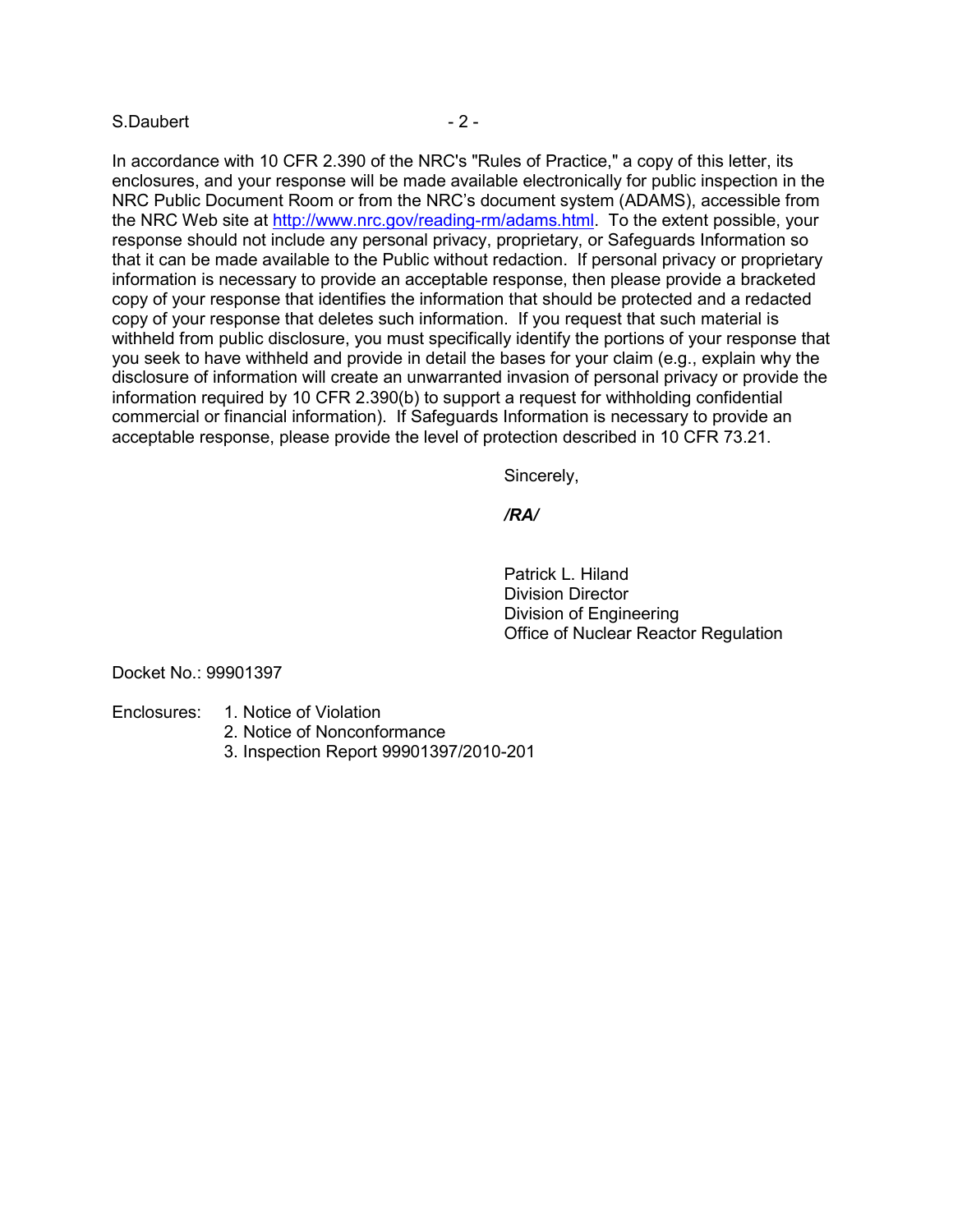## S. Daubert - 2 -

In accordance with 10 CFR 2.390 of the NRC's "Rules of Practice," a copy of this letter, its enclosures, and your response will be made available electronically for public inspection in the NRC Public Document Room or from the NRC's document system (ADAMS), accessible from the NRC Web site at http://www.nrc.gov/reading-rm/adams.html. To the extent possible, your response should not include any personal privacy, proprietary, or Safeguards Information so that it can be made available to the Public without redaction. If personal privacy or proprietary information is necessary to provide an acceptable response, then please provide a bracketed copy of your response that identifies the information that should be protected and a redacted copy of your response that deletes such information. If you request that such material is withheld from public disclosure, you must specifically identify the portions of your response that you seek to have withheld and provide in detail the bases for your claim (e.g., explain why the disclosure of information will create an unwarranted invasion of personal privacy or provide the information required by 10 CFR 2.390(b) to support a request for withholding confidential commercial or financial information). If Safeguards Information is necessary to provide an acceptable response, please provide the level of protection described in 10 CFR 73.21.

Sincerely,

### */RA/*

 Patrick L. Hiland Division Director Division of Engineering Office of Nuclear Reactor Regulation

Docket No.: 99901397

### Enclosures: 1. Notice of Violation

- 2. Notice of Nonconformance
- 3. Inspection Report 99901397/2010-201

DISTRIBUTION:

RidsNroDcipCqvb RidsNroDcipCqvp KKavanagh

#### **ADAMS Accession No.: ML102670081**

| <b>OFFICE</b>        | NRR/DF/FMCB       | NRR/DE/EMCBNRR/DE/EMCB          |                  | NRR/DE/EMCB     | NRR/DE         |
|----------------------|-------------------|---------------------------------|------------------|-----------------|----------------|
| <b>NAME</b>          | <b>AArmstrong</b> | UOrtega                         | <b>PPrescott</b> | <b>MMurphy</b>  | <b>PHiland</b> |
| <b>DATE</b>          | -28<br>/10<br>n9. | -29<br>110 <sub>1</sub><br>09 L | 110<br>09/29     | /10<br>09<br>30 | 10 $/$         |
| AFFICIAL BECARD CODY |                   |                                 |                  |                 |                |

## **OFFICIAL RECORD COPY**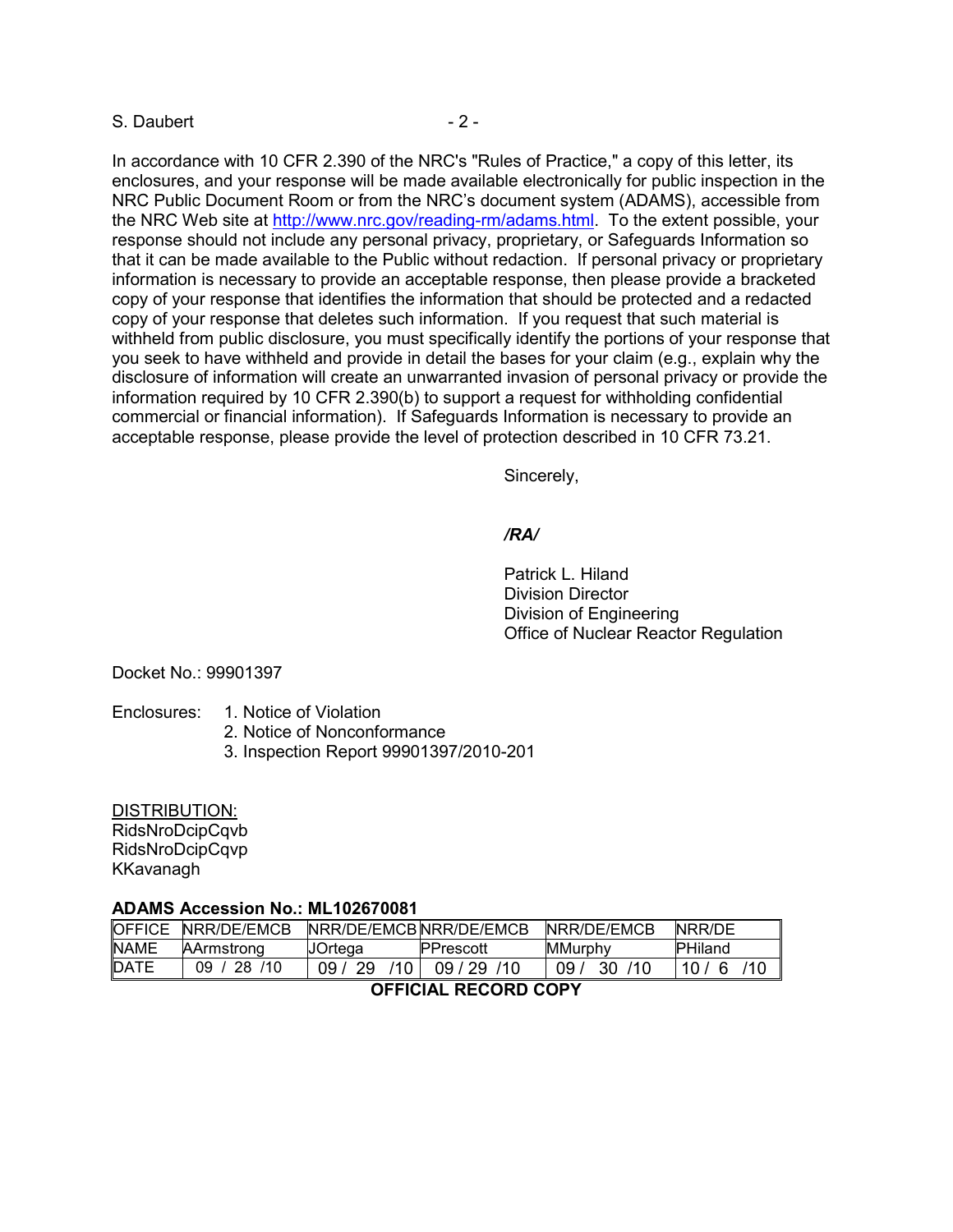# **NOTICE OF VIOLATION**

Tyco Electronics 1396 Charlotte Highway Fairview, North Carolina Docket Number 99901397 Inspection Report No. 99901397/2010-201

Based on the results of a Nuclear Regulatory Commission (NRC) inspection conducted August 31 to September 3, 2010, of activities performed at Tyco Electronics (Tyco), one violation of NRC requirements was identified. In accordance with the NRC Enforcement Policy, the violation is listed below:

A. 10 CFR Part 21, Section 21.21, "Notification of failure to comply or existence of a defect and its evaluation," paragraph (a) requires in part that, "each individual, corporation, partnership, or other entity subject to 10 CFR Part 21 shall adopt appropriate procedures to evaluate deviations and failures to comply to identify defects and failures to comply associated with substantial safety hazards as soon as practicable."

Tyco's Policies & Procedures PP-02-002, "10 CFR Part 21 – Investigation, Evaluations and Reporting," dated July 27, 2010, Section 6, "Evaluations," stated that, " If internal corrective actions are required to be taken, then Policies & Procedures PP-14-001; "Corrective Acton Request," is one of the applicable procedures to be used."

Tyco's Policies & Procedures PP-14-001, "Corrective Acton Request," dated January 8, 2010, Section 4, "Procedure," states that, "Corrective actions must be addressed when applicable, and that Tyco Electronics Complaint Handling System (TECHS) is used for customer complaints." TECHS (customer complaints) used computerized Form 4725-9, "8-D Corrective Action work Sheet," dated March 19, 2010, for the documentation of customer complaints.

Contrary to the above, as of September 3, 2010:

Tyco's TECHS Form 4725-9 failed to prescribe an appropriate procedure to initially identify a deviation for evaluation, as required in 10 CFR Part 21, "Reporting of Defects and Noncompliance."

This issue has been identified as Violation 99901397/2010-201-01.

This is a Severity Level IV violation (Supplement VII).

Pursuant to the provisions of 10 CFR 2.201, "Notice of Violation," you are required to submit a written statement or explanation to the U.S. Nuclear Regulatory Commission, ATTN: Document Control Desk, Washington, D.C. 20555-0001, with a copy to the Director, Division of Engineering, Office of Nuclear Reactor Regulation, within 30 days of the date of the letter transmitting this Notice of Violation. This reply should be clearly marked as a "Reply to a Notice of Violation" and should include: (1) the reason for the violation, or, if contested, the basis for disputing the violation; (2) the corrective steps that have been taken and the results achieved; (3) the corrective steps that will be taken to avoid further violations; and (4) the date when full compliance will be achieved. Your response may reference or include previous docketed

# **ENCLOSURE 1**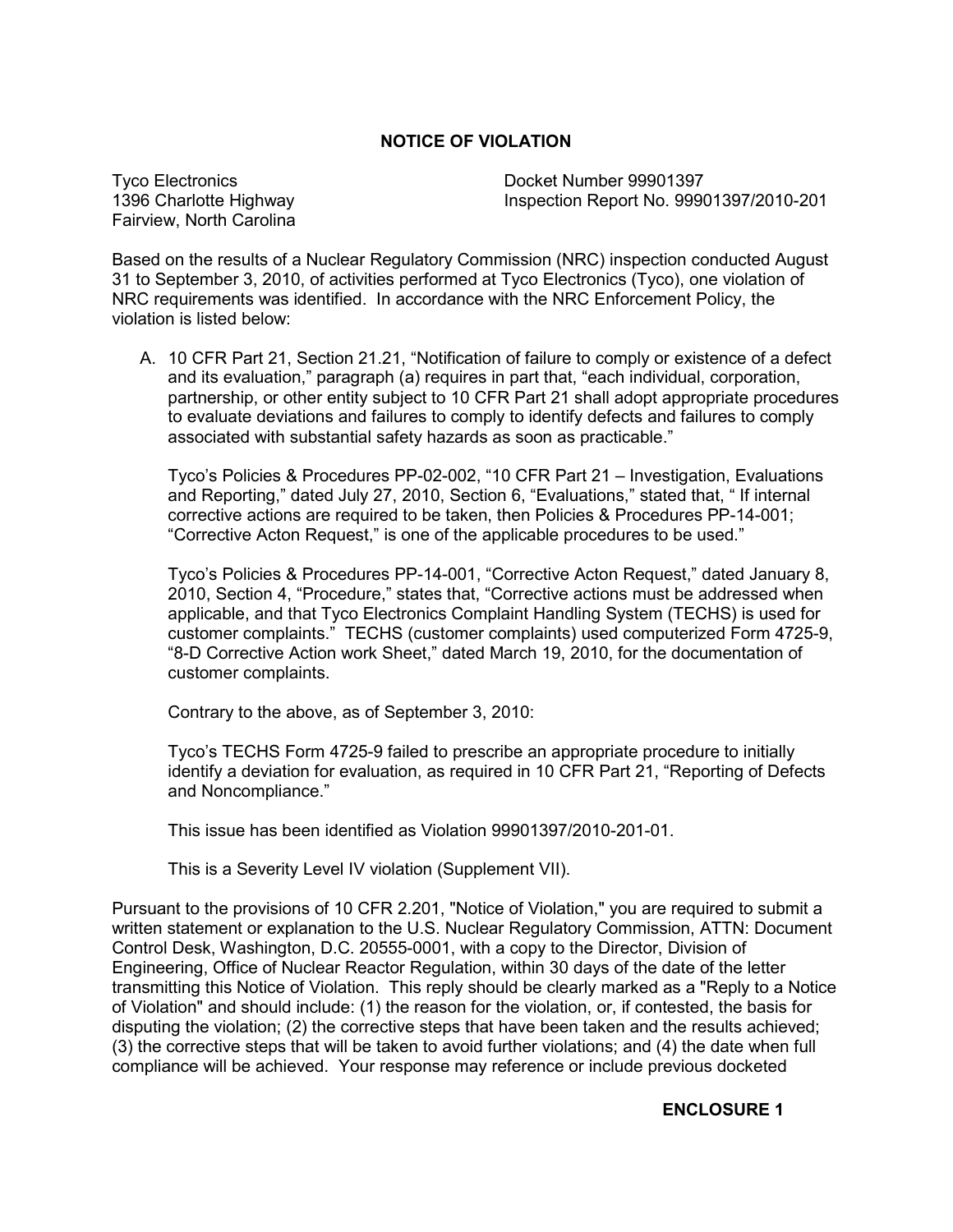correspondence, if the correspondence adequately addresses the required response. Where good cause is shown, consideration will be given to extending the response time.

If you contest this enforcement action, you should also provide a copy of your response, with the basis for your denial, to the Director, Office of Enforcement, United States Nuclear Regulatory Commission, Washington, DC 20555-0001.

Because your response will be made available electronically for public inspection in the NRC Public Document Room or from the NRC's Agency-wide Documents Access and Management System (ADAMS), to the extent possible, it should not include any personal privacy, proprietary, or Safeguards Information so that it can be made available to the public without redaction. ADAMS is accessible from the NRC Web site at http://www.nrc.gov/reading-rm/adams.html. If personal privacy or proprietary information is necessary to provide an acceptable response, then please provide a bracketed copy of your response that identifies the information that should be protected and a redacted copy of your response that deletes such information. If you request withholding of such material, you must specifically identify the portions of your response that you seek to have withheld and provide in detail the bases for your claim of withholding (e.g., explain why the disclosure of information will create an unwarranted invasion of personal privacy or provide the information required by 10 CFR 2.390(b) to support a request for withholding confidential commercial or financial information). If Safeguards Information is necessary to provide an acceptable response, please provide the level of protection, described in 10 CFR 73.21.

Dated this 6<sup>th</sup> day of October 2010.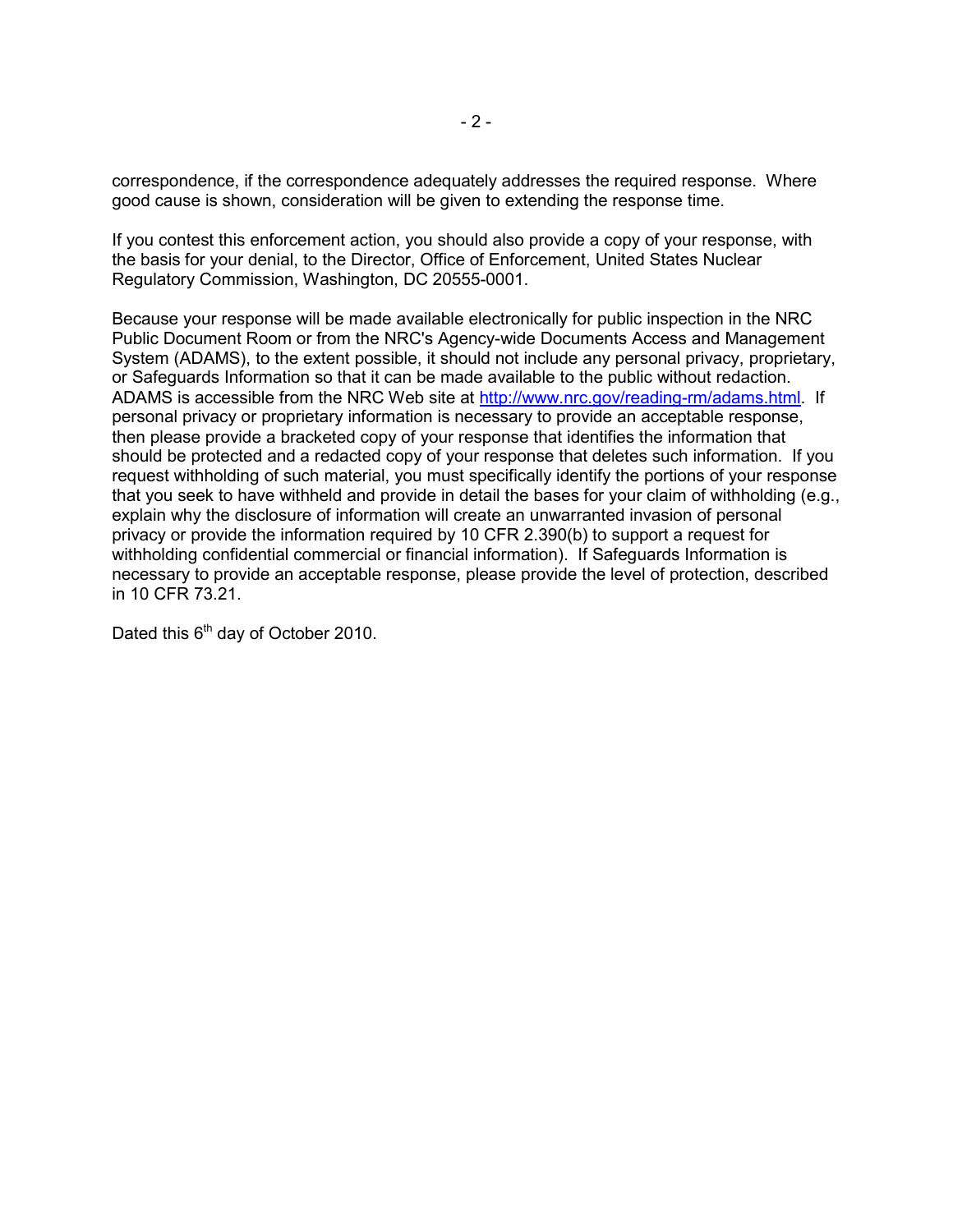# **NOTICE OF NONCONFORMANCE**

Tyco Electronics 1396 Charlotte Highway Fairview, North Carolina Docket Number 99901397 Inspection Report No. 99901397/2010-201

Based on the results of a Nuclear Regulatory Commission (NRC) inspection conducted August 31 to September 3, 2010, of activities performed at Tyco Electronics (Tyco), certain activities were not conducted in accordance with NRC requirements, which were contractually imposed upon Tyco by NRC licensees.

A. Criterion III, "Design Control," of Appendix B to Title 10 Part 50, states in part that, "Measures shall be established to assure that applicable regulatory requirements and the design basis, as defined in § 50.2 and as specified in the license application, for those structures, systems, and components to which this appendix applies are correctly translated into specifications, drawings, procedures, and instructions. These measures shall include provisions to assure that appropriate quality standards are specified and included in design documents and that deviations from such standards are controlled. Measures shall also be established for the selection and review for suitability of application of materials, parts, equipment, and processes that are essential to the safety-related functions of the structures, systems and components."

Tyco's Quality Specification TEC-1021, "Global Quality Management System Supplement for Various International Nuclear Quality Assurance Criteria, Regulations, and Requirements," Revision B, dated December 7, 2009, Section 4, "Quality Management System," states in part that, "Commercial grade products may be converted to nuclear grade by following a documented dedication process. The site quality assurance manager is responsible for assuring records of all activities affecting nuclear product quality are maintained for a minimum of ten (10) years, in the responsible department."

Tyco's Policies & Procedures PP-10-004, "Nuclear Dedication Process," Revision 3, dated March 10, 2010, Section 6, "Technical Evaluation," states that, "A technical evaluation of each component used in a nuclear product shall be performed to determine the "safety-related" status of the component and or component characteristics as related to the finished relay by Product Engineer. As part of the evaluation, the Critical Characteristics of Acceptance (CCA) shall be determined and identified. Technical Evaluations will be documented in compliance with one or more of the following procedures: PP-04-001, "Design Control Procedure"; PP-04-006, "Equivalency Evaluation for Safety Related Items"; 102-19, "Nonconformance Materials"; Tyco "ECR" System; or other applicable procedure (CAR, Customer Return, etc)."

Contrary to the above, as of September 3, 2010:

1. Tyco's dedication program did not provide any objective evidence that technical evaluations had been performed to assure that the materials, parts, equipment and processes used for the manufacturing of the Agastat Relays (E7000) were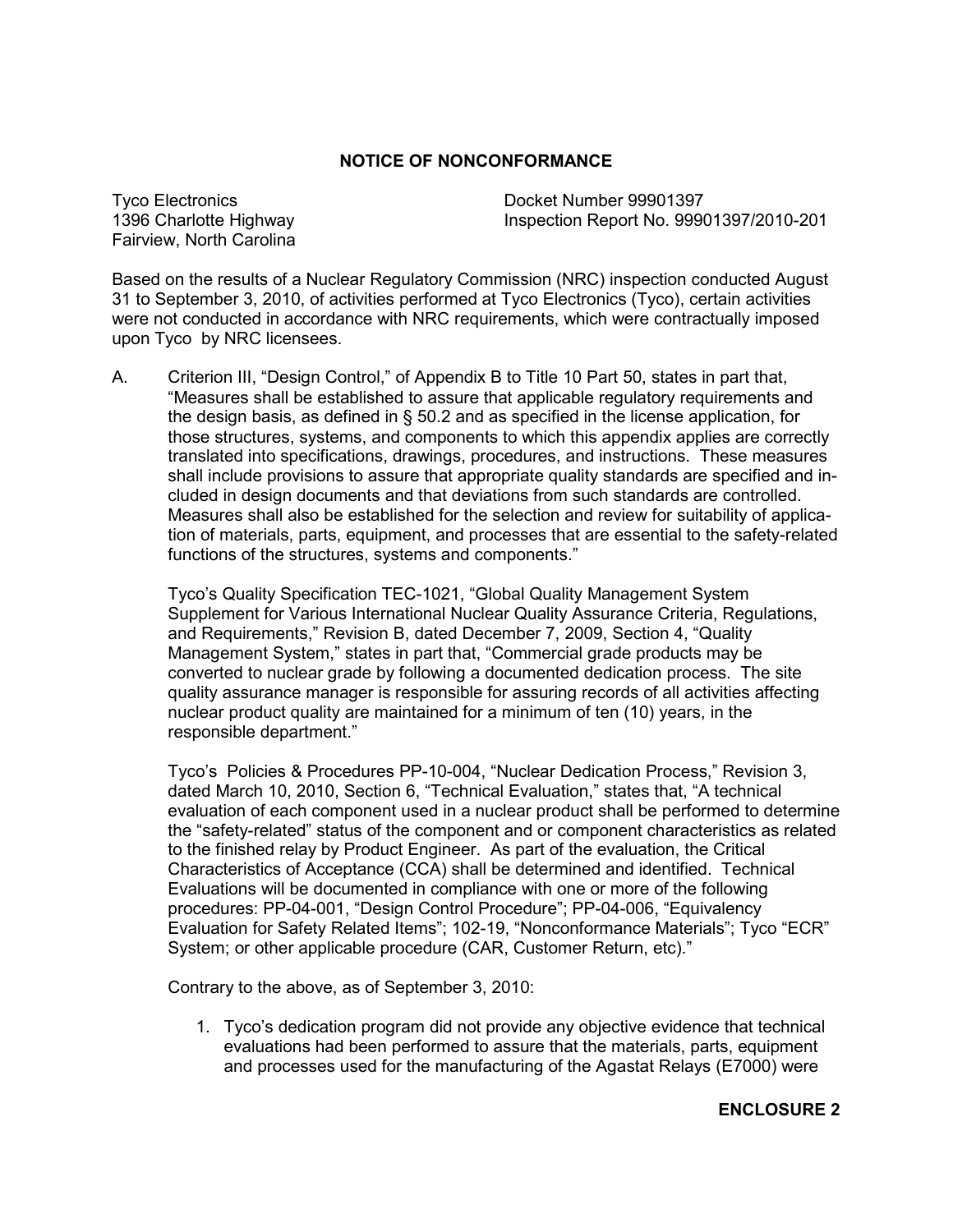evaluated under the dedication program and would perform their intended safetyrelated functions.

2. Tyco failed to document technical justifications for design process changes.

This issue has been identified as Nonconformance 99901397/2010-201-02.

B. Criterion VII, "Control of Purchased Material, Equipment, and Services," of Appendix B to 10 CFR Part 50, states in part that, "the effectiveness of the control of quality by contractors and subcontractors shall be assessed by the applicant or designee at intervals consistent with the importance, complexity, and quantity of the product or services."

Tyco's Quality Specification, TEC-1000, "Global Quality Management System," paragraph 7.4.1.2, states in part that, "Quality and delivery performance ratings shall be transmitted to key suppliers based on supplier activity. Purchasing and supplier quality shall administer the evaluation of supplier performance."

Tyco's Policies & Procedures PP-17-003, "Supplier Audits Process," Revision 8, dated June 28, 2010, paragraph 3, "Policy," states in part that, "Audit frequency shall be established as follows: Product/Material Suppliers – once every three (3) years. Supplier history should be reviewed once a year; Service (Calibration) Suppliers – once every three, or "prior to use," depending on frequency of use; and Service (Testing Labs) Suppliers – prior to use audits are valid for (3) years."

Contrary to the above, as of September 3, 2010:

Tyco failed to perform a documented evaluation of any supplier's performance.

This issue has been identified as Nonconformance 99901397/2010-201-03.

Please provide a written statement or explanation to the U.S. Nuclear Regulatory Commission, ATTN: Document Control Desk, Washington, DC 20555-0001 with a copy to the Director, Division of Engineering, within 30 days of the date of the letter transmitting this Notice of Nonconformance. This reply should be clearly marked as a "Reply to a Notice of Nonconformance" and should include for each noncompliance: (1) the reason for the noncompliance, or if contested, the basis for disputing the noncompliance; (2) the corrective steps that have been taken and the results achieved; (3) the corrective steps that will be taken to avoid non-compliances; and (4) the date when your corrective action will be completed. Where good cause is shown, consideration will be given to extending the response time.

Because your response will be made available electronically for public inspection in the NRC Public Document Room or from the NRC's document system (ADAMS), accessible from the NRC Web site at http://www.nrc.gov/reading-rm/adams.html, to the extent possible, it should not include any personal privacy, proprietary, or Safeguards Information so that it can be made available to the public without redaction. If personal privacy or proprietary information is necessary to provide an acceptable response, then please provide a bracketed copy of your response that identifies the information that should be protected and a redacted copy of your response that deletes such information. If you request withholding of such material, you must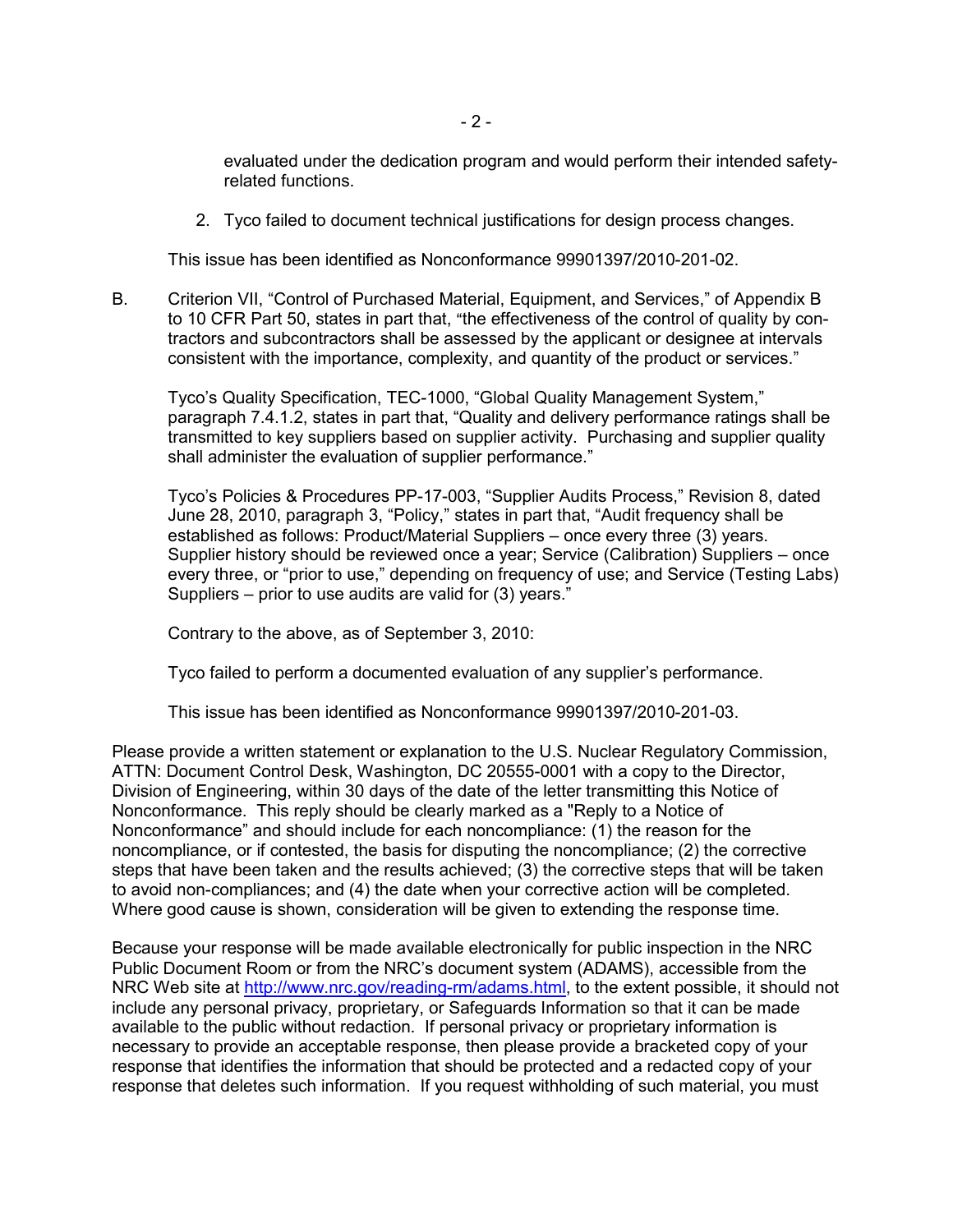specifically identify the portions of your response that you seek to have withheld and provide in detail the bases for your claim of withholding (e.g., explain why the disclosure of information will create an unwarranted invasion of personal privacy or provide the information required by 10 CFR 2.390(b) to support a request for withholding confidential commercial or financial information). If Safeguards Information is necessary to provide an acceptable response, please provide the level of protection described in 10 CFR 73.21.

Dated this 6<sup>th</sup> day of October 2010.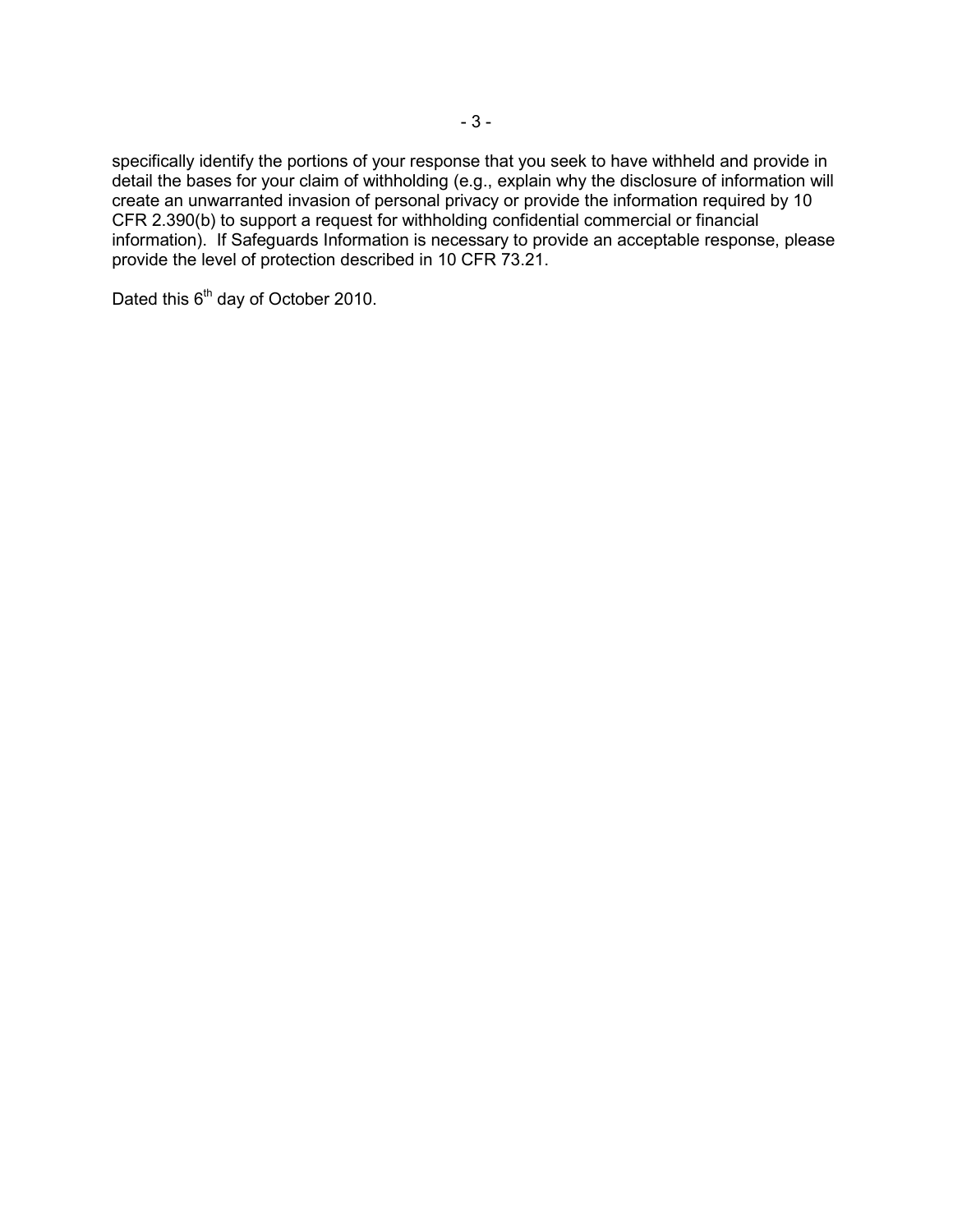# U.S. NUCLEAR REGULATORY COMMISSION OFFICE OF NUCLEAR REACTOR REGULATION DIVISION OF ENGINEERING VENDOR INSPECTION REPORT

| Docket No.:              | 99901397                                                                                                                                           |  |
|--------------------------|----------------------------------------------------------------------------------------------------------------------------------------------------|--|
| Report No.:              | 99901397/2010-201                                                                                                                                  |  |
| Vendor:                  | <b>Tyco Electronics</b><br>1396 Charlotte Highway<br>Fairview, North Carolina                                                                      |  |
| Vendor Contact:          | Scott Daubert,<br><b>Quality Manager</b><br>Phone: (828) 338-1011<br>dauberts@Tycoelectronics.com                                                  |  |
| Nuclear Industry:        | Tyco Electronics supplies the nuclear industry with commercial-<br>grade dedicated AGASTAT E7000 timing relays for safety-related<br>applications. |  |
| <b>Inspection Dates:</b> | August 31, 2010 – September 3, 2010                                                                                                                |  |
| Inspection Team Leader:  | Paul Prescott, NRR/DE/EQVB                                                                                                                         |  |
| Inspectors:              | Jonathan Ortega-Luciano, NRR/DE/EQVB<br>Aaron Armstrong, NRR/DE/EQVB (Training)                                                                    |  |
| Approved by:             | Date: 09/30/2010<br>/RA/<br>Martin Murphy, Chief:<br>Quality & Vendor Branch<br>Division of Engineering<br>Office of Nuclear Reactor Regulation    |  |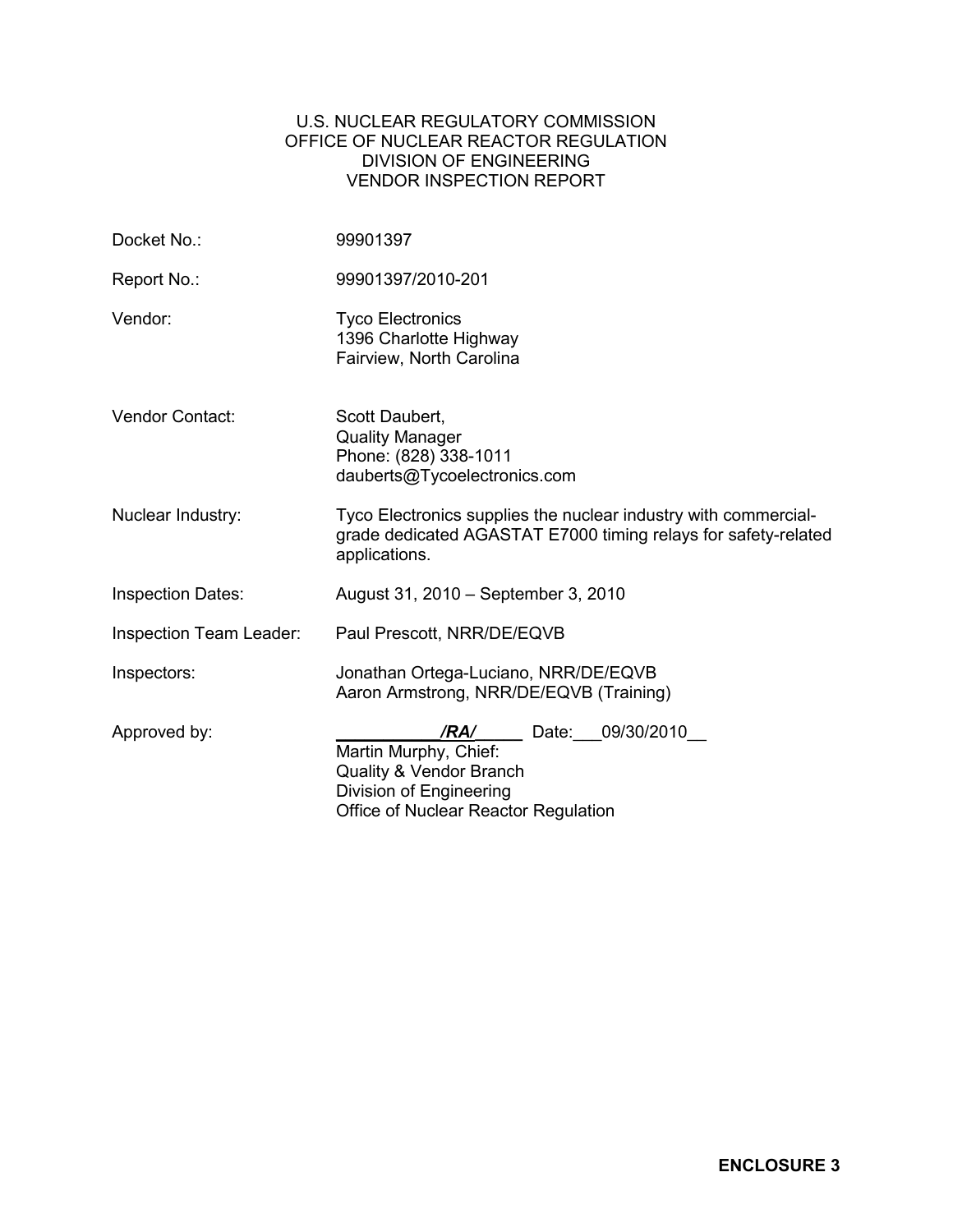# EXECUTIVE SUMMARY

## Tyco Electronics 99901397/2010-201

The purpose of this inspection was to review selected portions of Tyco Electronics' (Tyco's) quality assurance (QA) and 10 CFR Part 21 (Part 21) programs. The inspectors focused on Tyco's activities in the area of commercial-grade dedication and supply of AGASTAT (E7000) Series Nuclear Qualified Time Delay Relays to NRC-licensed facilities. The inspection was conducted at Tyco's facility in Fairview, North Carolina.

The NRC inspection bases were:

- Appendix B, "Quality Assurance Criteria for Nuclear Power Plants and Fuel Reprocessing Plants," to Part 50 of Title 10 of the *Code of Federal Regulations;* and
- 10 CFR Part 21, "Reporting of Defects and Noncompliance."

There were no NRC inspections of Tyco's facility in Fairview, North Carolina in the previous five years. The results of this inspection are summarized below.

## 10 CFR Part 21 Program

The inspectors identified one violation of 10 CFR Part 21. Violation 99901397/2010-201-01 was cited for the lack of procedural guidance to initially document a potential deviation in customer complaints Form 4725-9, creating the possibility for the failure to perform an evaluation as required by Part 21. With the exception noted above, the inspectors concluded that Tyco's Part 21 program was consistent with the regulatory requirements.

## Corrective Action

Based on the review of Tyco's corrective action and nonconformance process and implementing procedures, and a sample of Corrective Action Requests (CARs), the inspectors determined that Tyco's process met the requirements of Criterion XV and XVI of Appendix B to 10 CFR Part 50. No findings of significance were identified.

## Commercial-Grade Dedication

The inspectors identified Nonconformance with two examples. One example of Nonconformance 99901397/2010-201-02 was cited for failure to perform technical evaluation(s) for the Agastat Relays (E7000). The second example was cited for lack of documentation and engineering justification for design process changes as required by Tyco's dedication process. With the exception of the Nonconformance, the inspectors concluded that Tyco's commercialgrade dedication requirements and implementation were consistent with the regulatory requirements of Criteria III and VII of Appendix B to 10 CFR Part 50.

## Audits

The inspectors identified Nonconformance 99901397/2010-201-03 for failure to periodically evaluate and document supplier performance. With the exception of the Nonconformance, the inspectors concluded that Tyco's supplier survey and internal audit program requirements and implementation were consistent with the regulatory requirements of Criteria VII and XVIII of Appendix B to 10 CFR Part 50.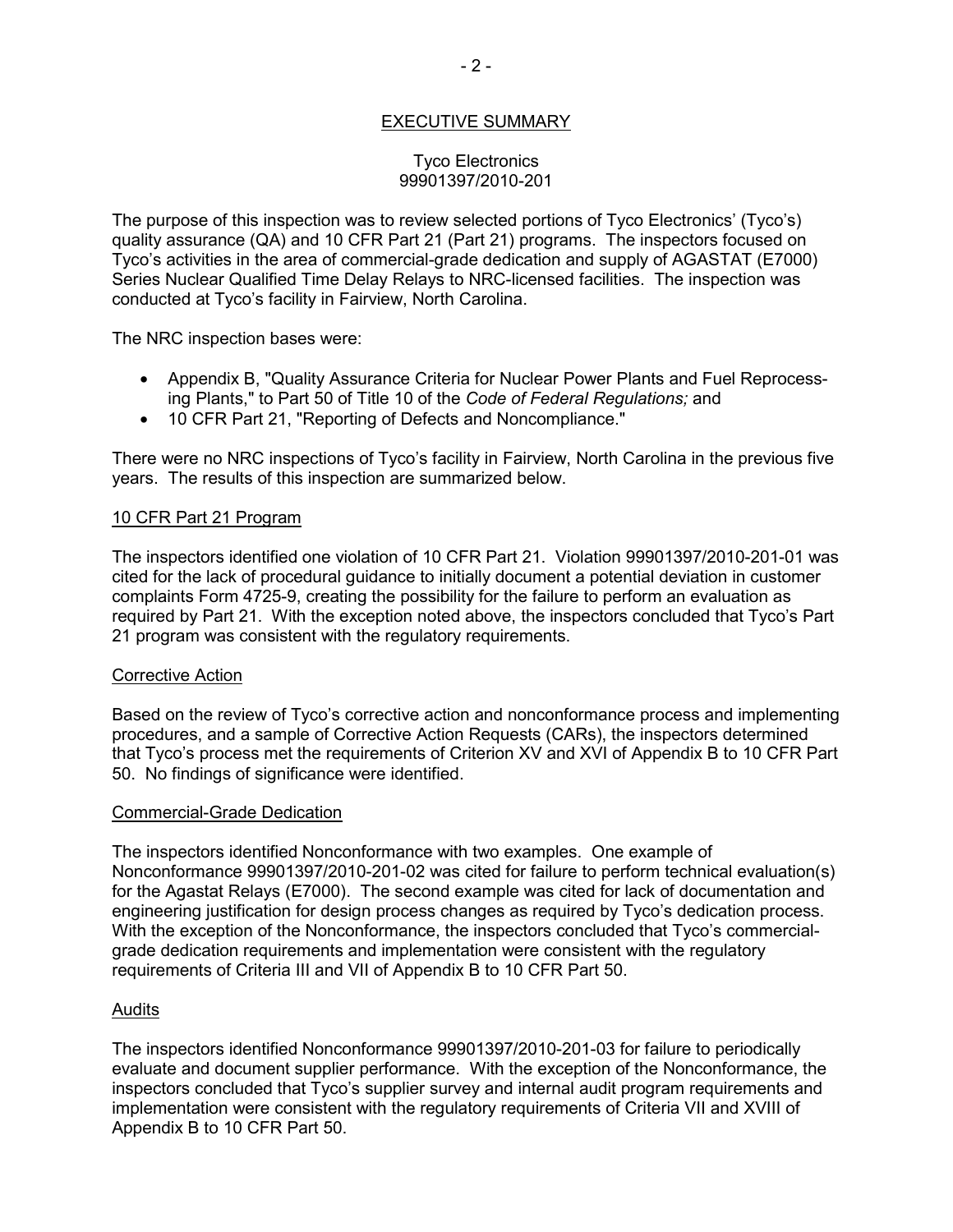# **REPORT DETAILS**

## 1. 10 CFR Part 21 Program

## a. Inspection Scope

The inspectors reviewed Tyco's Quality Specification, TEC-1021, "Global Quality Management System Supplement for Various International Nuclear Quality Assurance Criteria, Regulation, and Requirements," Revision B, dated December 7, 2009, and the associated implementing procedures that governed Tyco's Part 21 program to determine compliance with 10 CFR Part 21. Specifically, the inspectors focused on Tyco's implementing Policies & Procedures PP-02-002, "10 CFR Part 21 – Investigation, Evaluation and Reporting," Revision 8, dated July 27, 2010.

In addition, the inspectors evaluated Tyco's Part 21 evaluations from the past two years to verify compliance with Part 21 requirements. The following evaluations were reviewed:

- CII 013 CAR-100988, "The scaling was incorrect in the terminal block for both units returned from Waterford," dated November 2, 2008
- CII 014 CAR-101118, "Exelon reported that some EDG004 relay failed their results," dated May 15, 2009
- CII 017 CAR-101399, "Possible Contamination," dated August 26, 2010

Finally, the inspectors reviewed Policies & Procedures PP-13-001, "Control of Nonconforming Material," Revision 20, dated January 8, 2010, Policies & Procedures PP-14-001, "Corrective Action Request," Revision 13, dated January 8, 2010, and PP-19-002, "Servicing-Customer Return Material," Revision 20, January 8, 2010.

## b. Observations and Findings

The inspectors noted that Tyco's Policies & Procedures PP-02-002 stated that if internal corrective action is required to be taken, Policies & Procedures PP-14-001 should be used if applicable. Tyco's Policies & Procedures PP-14-001, Section 4, "Procedure," requires that corrective actions must be addressed, and the Tyco Electronics Complaint Handling System (TECHS) is to be used for customer complaints. The TECHS program uses Form 4725-9 for documentation of customer complaints. The inspectors noted that Form 4725-9 did not include a mechanism to initially identify a potential Part 21 deviation for further evaluation. The inspectors discussed, with Tyco's QA manager, the lack of procedural guidance to initially document a potential deviation in Form 4725-9, creating the possibility for the failure to perform an evaluation as required by Part 21. This issue was identified as Violation 99901397/2010-201-01.

# c. Conclusions

The inspectors identified Violation 99901397/2010-201-01, which was cited for lack of procedural guidance to initially document a potential deviation in customer complaints Form 4725-9, creating the possibility for the failure to perform an evaluation as required by Part 21. With the exceptions of the above violation, the inspectors concluded that Tyco's Part 21 program was consistent with regulatory requirements.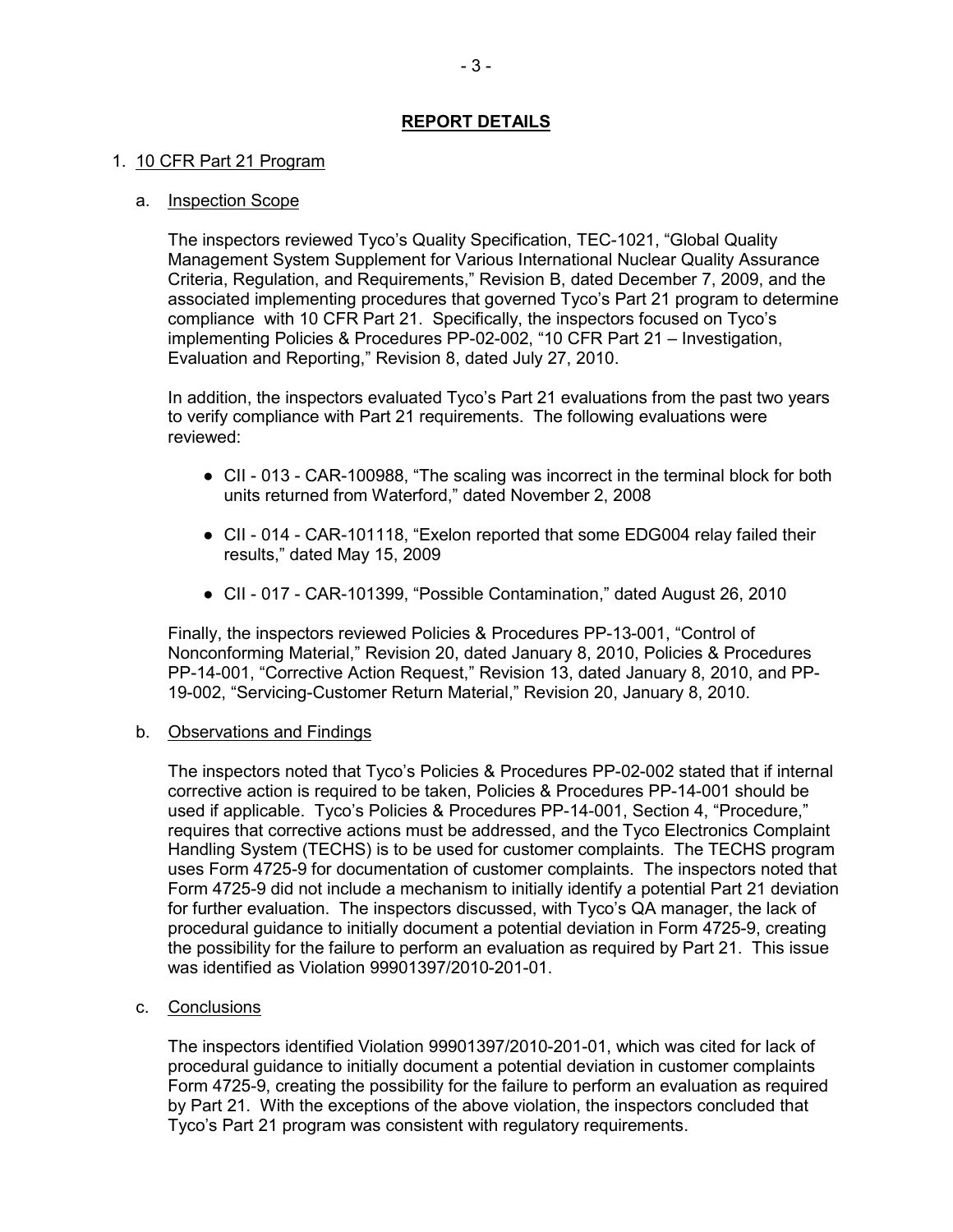## 2. Corrective Action

#### a. Inspection Scope

The inspectors reviewed TEC 1021 and the associated procedures governing the implementation of Tyco's corrective action program to ensure the procedures provided adequate guidance consistent with the requirements of Appendix B to 10 CFR Part 50 and Part 21. The inspectors reviewed a sample of Corrective Action Requests (CARs) to assess Tyco's implementation of the corrective action program.

Additionally, the inspectors reviewed Tyco's Policies & Procedures PP-13-001, "Control of Nonconforming Material," Revision 20, dated January 8, 2010 and PP-14-001, "Corrective Action Requests," Revision 13, dated January 8, 2010. Tyco informed the inspectors that there were no Nonconforming Material Reports (NMRs) available for review at the time of this inspection.

#### b. Observations and Findings

Policies & Procedures PP-14-001 established the system for the initiation, closure and reporting of corrective actions needed to meet Tyco's applicable quality standards and requirements. PP-14-001 stated that corrective action may be addressed by one of the following systems: Internal Corrective Action Requests; TECHS (Customer complaints); TECHS (Internal Supplier Complaints); TECHS (External Supplier Complaints); NMRs & Deviations; or Other. The requests generated from this process are verified complete and checked for effectiveness.

The inspectors noted that Tyco's Policies & Procedures PP-13-001 described the actions established for the discovery of nonconforming material. This procedure applied to all nonconforming material found in Tyco's facility. PP-13-001 also defined the segregation process for nonconforming material and acceptable rework process.

The inspectors reviewed a sample of CARs from the past Part 21 evaluations and audit activities. No findings of significance were identified.

#### c. Conclusion

Based on the review of Tyco's corrective action and NMR processes, implementing procedures, and a sample of CARs, the inspectors determined that Tyco's process met the requirements of Criterion XV and XVI of Appendix B to 10 CFR Part 50. No findings of significance were identified.

## 3. Commercial-Grade Dedication Process

#### a. Inspection Scope

The inspectors reviewed Tyco's Quality Specification TEC-1000, "Global Quality Management System," Revision C1, dated June 8, 2009, Tyco's Quality Specification TEC-1021, and the implementation process for commercial-grade dedication activities. The inspectors also reviewed the procedures governing commercial-grade dedication activities, interviewed Tyco's personnel, observed ongoing activities at the facility, and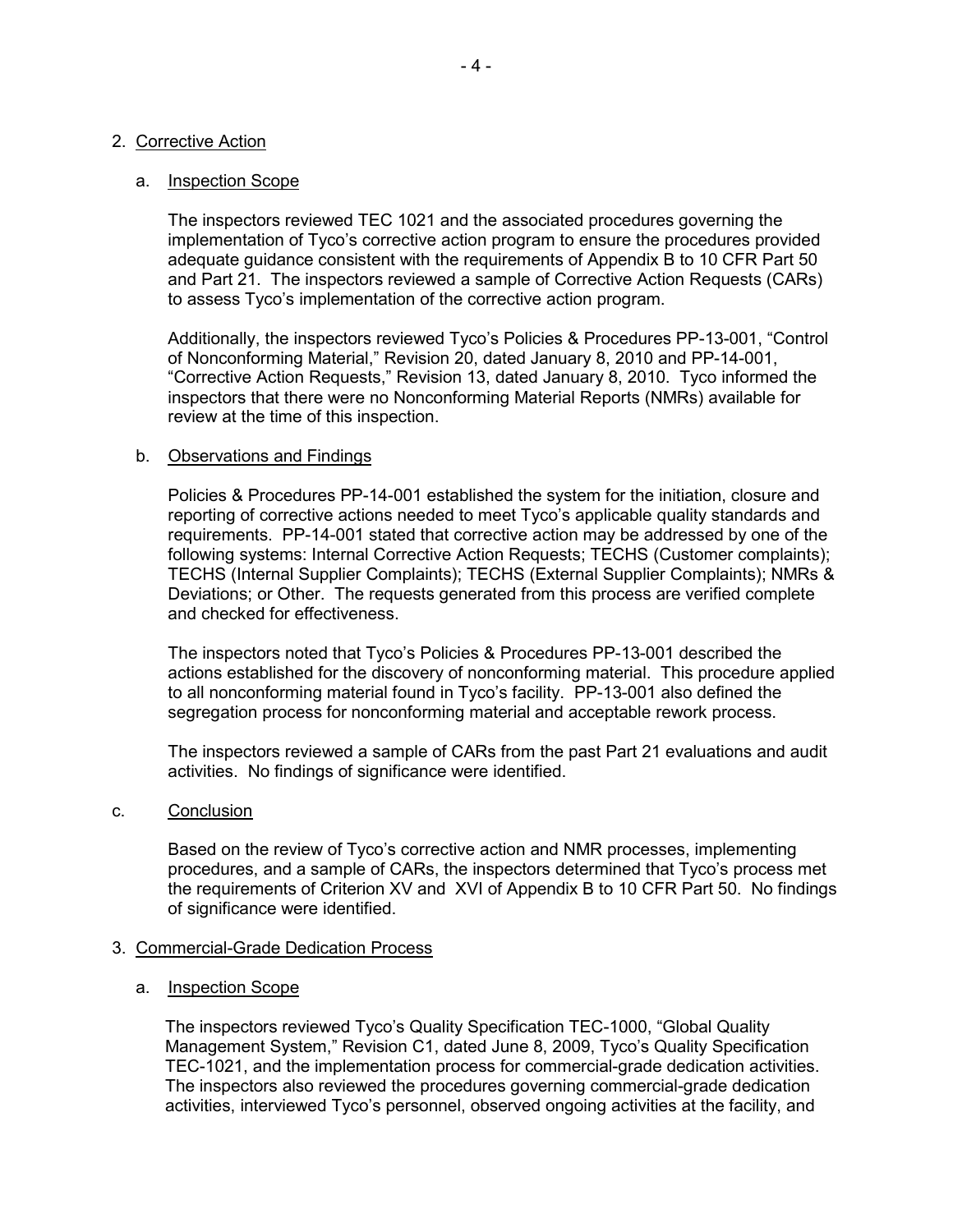the process implemented by Tyco to dedicate the Agastat Relays (E7000). The procedures, documents, and records reviewed in this area included:

- PP-10-004, "Nuclear Dedication Process," Revision 3, dated March 10, 2010
- PP-10-005, "Receiving Inspection Procedures for Commercial Grade Nuclear Related (CGNSR) Items," Revision 3, dated March 10, 2010
- PP-04-006, "Equivalency Evaluation for Safety Related Items," Revision 2, dated September 15, 2005
- PP-10-003, "Final Inspection & Testing," Revision 1, dated March 26, 2009
- ATP-TRE-01, "Audit Test Report for E7000 Relays," Revision J, dated February 17, 2010
- Production Order 200203800690, Description, "E7014ACLL004=RLY, NUC, ON, 4P, 12"
- E41315, "Operator Instruction Sheet QC Audit (Nuclear Inspection and Testing for E7000 Series 2 pole/A pole-On/Off Delay-AC/DC-Nuclear)," Revision A, dated November 11, 2008
- E41005, "Operator Instruction Sheet (Complete Nuclear Audit Check List for E7000)," Revision A, dated October 6, 2009
- TP-TRE-02, "Agastat Specification Sheet (Test Procedure for 7000 Series Time Daley Relay)," Revision S, dated May 24, 2010
- E41300, "Operator Instruction Sheet (TP-TRE-02, Calibrate and Test 700 Series Nuclear Time Delay Relay)," Revision 5, dated November 5, 2007
- Letter to Mr. Karl Kitts, dated April 16, 2008, "Subject: Product Engineering Justification of Characteristics Affecting Safety-Related Performance of Agastat EGP/EML/ETR & E7000 Series Relays by Wyle Qualification Test Report 43706."
- Training Records related to commercial-grade dedication

#### b. Observations and Findings

The inspectors selected the Agastat Relays (E7000) to assess Tyco's dedication process and verify how procedures are implemented by Tyco's staff performing dedication activities. The inspectors noted that the Agastat Relays (7000 series) have their own assembly line, but there is no separation between nuclear and commercial assembly of the items. Tyco purchases all of its components for assembly of Nuclear Grade Relays as "commercial grade." These "commercial grade" components, once accepted, are used in the assembly of commercial or nuclear grade relays. Tyco follows the same process for the assembly of the Agastat Relays. The difference between an E7000 (Nuclear) and a 7000 (Commercial) is explained below.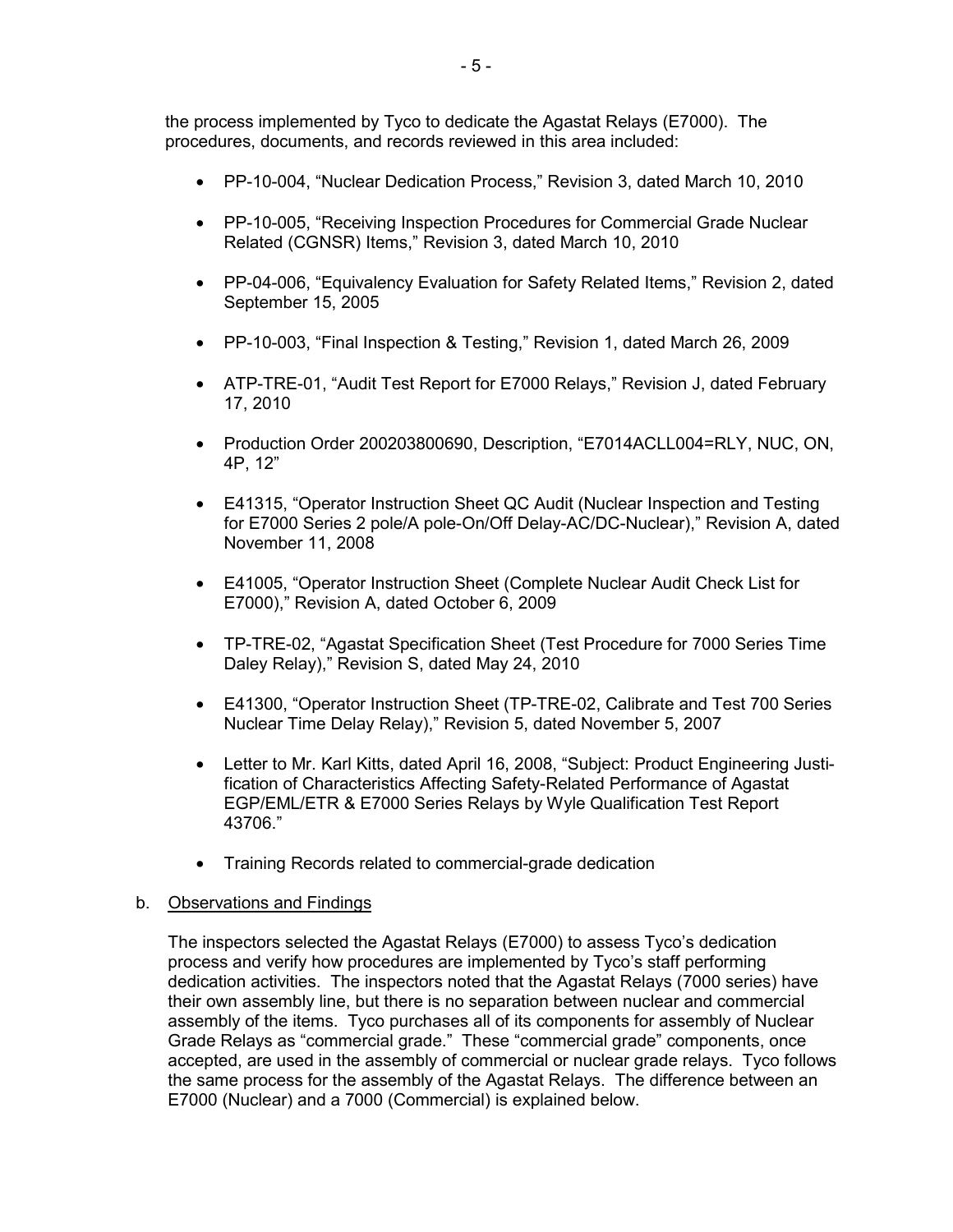The inspectors reviewed procedure PP-10-004, which describes Tyco's dedication process that applies to the Agastat Relays (E7000, EGP & ETR) and Buchanan Terminal Blocks. Tyco uses one or more of the four methods described in EPRI NP-5652, "Guidelines for the Utilization of Commercial Grade Items in the Nuclear Safety Related Applications." For Tyco, as defined in this procedure, a piece part is considered "dedicated" at the completion of final relay testing. The process of performing 100% testing on the finished relay is considered the final acceptance in the dedication process.

The inspectors noted that Section 5, "Types of Inspections/Test Characteristics," of PP-10-004, describes the different types of characteristics that are contained in the technical drawings and their importance as part of the dedication process. The characteristics are divided in three groups:

- Critical (Safety) Characteristics (CC): shall be designated by a black dot " $\bullet$ " next to the criteria. These items can only be procured from suppliers on the nuclear approved vendors list. If vendor is not certified, third-party testing may be required to verify compliance of characteristics.
- Major (Safety) Characteristics (MC): shall be designated with a half black dot next to the criteria. Items can be procured from any approved vendor. Vendor certification may be used for acceptance of characteristics – without third-party verification.
- Minor (Safety) Characteristics (IC): Criteria without any dot or symbol next to it are considered a minor characteristic. Items can be procured from any vendor. Vendor certification may be used for acceptance of characteristics without thirdparty verification.

During the review of Tyco's dedication process, the inspectors noted that criteria having black dots " $\bullet$ " next to them were verified by Tyco's dedication process, which starts at receipt inspection of the piece parts for the Agastat Relays (E7000). A qualified QA inspector performs an inspection of the parts in accordance with PP-10-005. As part of this process, the QA inspector will verify if the parts will be used in the assembly of a nuclear relay. The QA inspector examines the part's technical drawing and verifies the characteristics. The QA inspector also determines if the parts came from an approved vendor. Once verified, the QA inspector determines the nature of the critical characteristics, and how to verify them by following the instructions provided in the Quality Inspection Plan (QIP). Upon acceptance by the QA inspector, a large "E" is placed on the box/container. Once the part is designated with a letter "E" by the QA inspector, the part number is also prefaced with a letter "E". For example, a set screw that contained a black dot " $\bullet$ " next to one of the characteristics that has been verified will be described as E123456789 Setscrew, Cup Point.

The traceability of all the parts used for the assembly of the Agastat Relays (E7000) are defined in Tyco's procedures and adequately implemented by Tyco's personnel. Tyco's relay assembly process is the same for commercial or nuclear, except the nuclear relays require additional inspections and tests. Tyco's additional activities for the nuclear relays involve verifying critical characteristics by implementing one or more of the methods described in the EPRI NP-5652 guidance. Once the critical characteristics are verified and documented, the nuclear relay assembly goes to calibration to be tested multiple times at different settings. Relays that meet the acceptance criteria are transferred to the final Audit/Inspection station. The QA inspector verifies that all the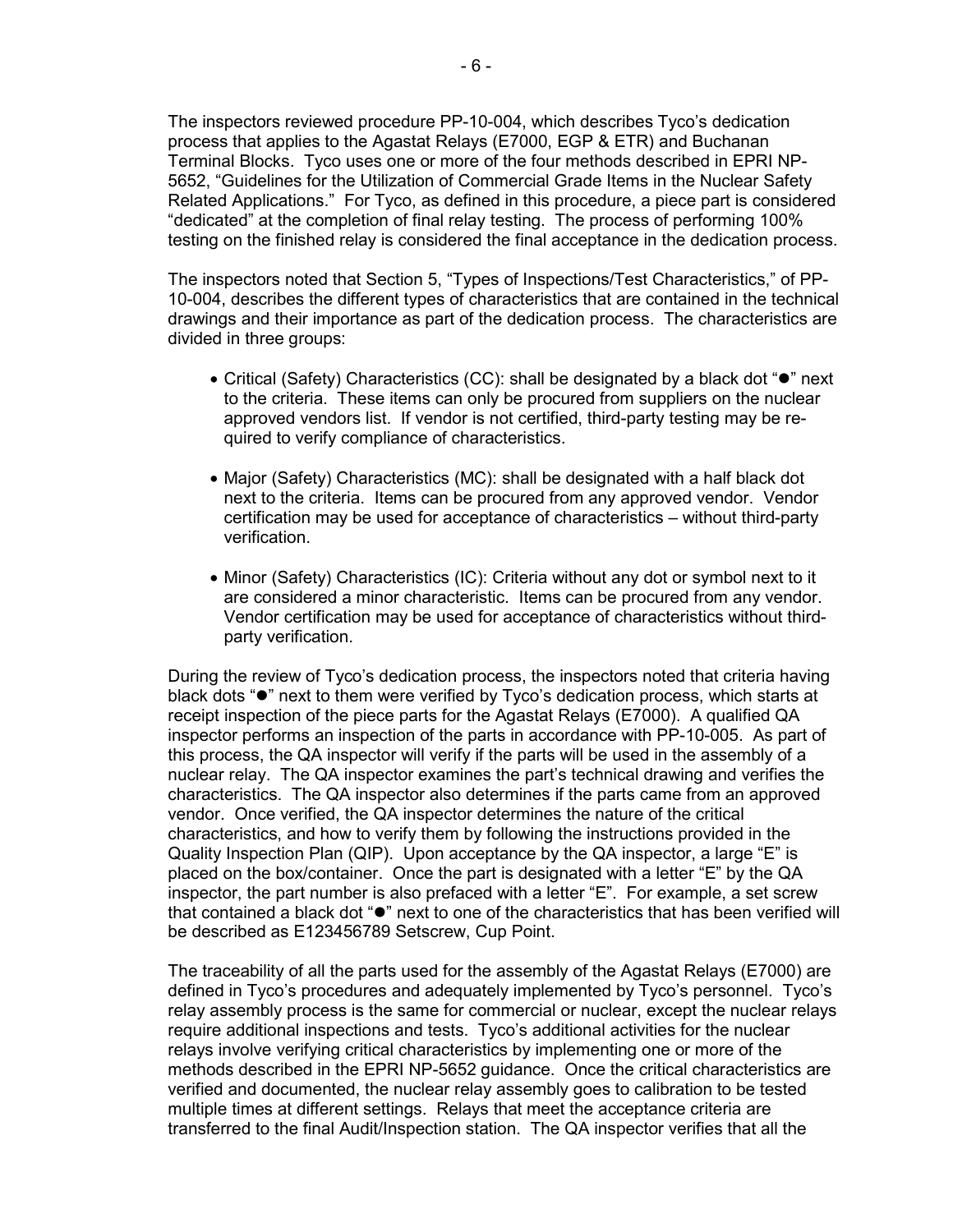required documentation is included with the assembly and that required steps and testing in the work order were completed in accordance with established procedures. The QA inspector performs a final visual inspection and testing on the Agastat Relay. Finally, after all tests and inspections are completed, the QA inspector generates a certificate of compliance/conformance for the dedicated nuclear relay. The QA inspector transfers the Agastat Relay (E7000), with the required documentation, to the shipping department.

The inspectors verified that the personnel involved in the dedication process were trained and certified. Tyco's process to verify critical characteristics was adequate. During the review of the implementation of the dedication process, the inspectors did not identify any findings of significance.

During the review of Tyco's dedication program, the inspectors noted that in order to maintain design configuration control, Tyco decided to place black dots " $\bullet$ " next to the drawing numbers to identify integral parts used in the assembly of a nuclear relays. Components that have a critical characteristic per a design specification are designated with a black dot " $\bullet$ "next to the piece part on the drawing.

The dedication process is considered a quality activity and a dedicating entity must be able to provide auditable records of the dedication process. The inspectors asked Tyco to provide objective evidence that the engineering process (Technical Evaluation) was followed to make the determinations of what were critical characteristics (CCs), and what methods needed to be implemented in order to verify those characteristics selected as critical for the Agastat Relay(E7000). Once these CCs are verified, they provide reasonable assurance that the Agastat Relay (E7000) will perform its intended safety function. Tyco's Agastat Relay (E7000) Product Engineer informed the inspectors that Tyco did not have any objective evidence of the technical evaluations performed to determine the CCs and acceptance methods. During the conversation, the inspectors were provided with documentation that contained the design basis for the Agastat Relay (E7000) and the engineering methodology that needed to be applied to test the relays.

According to Tyco's policies and procedures a technical evaluation of each component used in the nuclear product shall be performed and documented for a minimum of ten years. Specifically:

- TEC-1021, Section 4, "Quality Management System," subpart 4.1A4 states that, "Commercial grade products may be converted to nuclear grade by following a documented 'dedication process.'"
- TEC-1021, Section 4, subpart 4.2B states that, "The site quality assurance manager is responsible for assuring records of all activities affecting nuclear products quality are maintained for a minimum of ten (10) years, in the responsible department."
- PP-10-004, Section 6, "Technical Evaluations," states that: 1) A technical evaluation of each component used in a nuclear product shall be performed to determine the "safety-related" status of the component and or components characteristics as related to the finished relay by Product Engineer; 2) As part of the evaluation, the critical characteristics of acceptance (CCA) shall be determined and identified."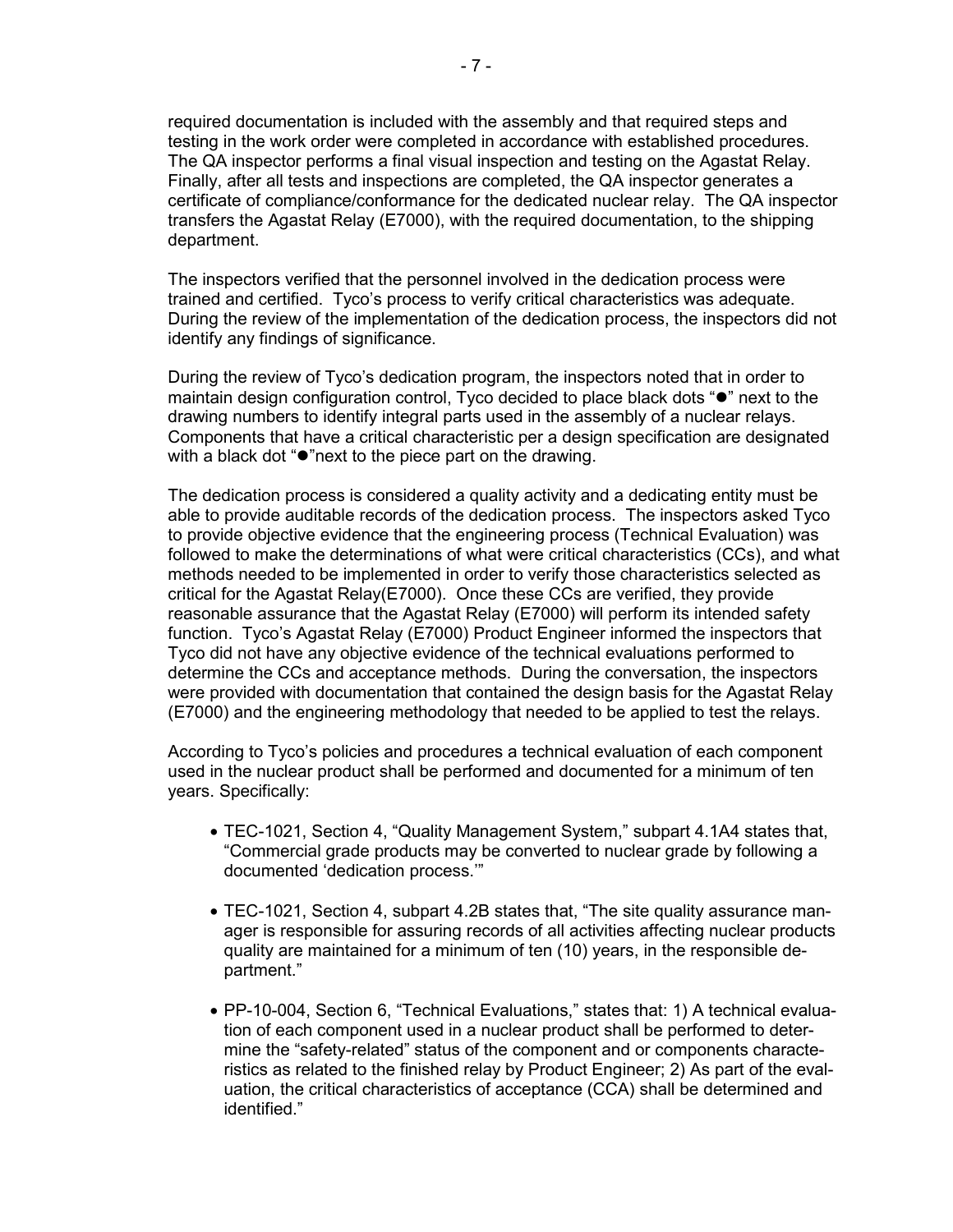Tyco's documentation included the design basis for the Agastat Relay, but did not provide justification by Tyco on the black dots " $\bullet$ " designation next to the criteria considered critical. Tyco failed to document their technical evaluations required by their policies and procedures; as a result, Tyco was unable to provide objective evidence for technical evaluations performed for the Agastat Relay (E7000). This issue is identified as one example of Nonconformance 99901397/2010-201-02.

The inspectors noted that the Agastat Relay (E7000) has experienced several design changes. The inspectors asked Tyco about the design changes and how they were evaluated. Tyco was able to explain why there were changes to the design and how those changes were an improvement to the overall design. When the inspectors asked for the engineering evaluation generated as part of the design process changes, Tyco was not able to generate any documentation to support the technical evaluations. This issue was identified as a second example for Nonconformance 99901397/2010-201-02

## c. Conclusion

The inspectors identified one nonconformance with two examples to Criterion III, Design Control to 10 CFR Part 50, Appendix B. One example of Nonconformance 99901397/2010-201-02 was cited for failure to perform technical evaluations for the Agastat Relays (E7000) to provide reasonable assurance that the materials, parts, equipment, and services, evaluated under the dedication program, will perform their intended safety-related functions. The second example was cited for failure to document technical justification for design process change. With the exception of the Nonconformance, the inspectors concluded that Tyco's commercial-grade-dedication requirements and implementation were consistent with the regulatory requirements and industry guidance.

## 4. Audits

a. Inspection Scope

The inspectors reviewed Tyco's Quality Specifications TEC-1000 and TEC-1021, related to the auditing and surveying of suppliers and the associated implementing procedures. The inspectors also reviewed the documents for the requirements associated with internal auditing of quality programs. Additionally, the inspectors evaluated a sample of internal and external audits and survey reports and corrective actions implemented by Tyco for findings identified during audits.

## b. Observations and Findings

1. External Surveys

The inspectors noted that Tyco's "Agastat Nuclear Relay Program Supplier Listing," did not contain any qualified Appendix B suppliers. However, there were three suppliers that had a survey performed. The surveys of the following suppliers were reviewed:

- Applied Technical Services, Inc. of Marietta, GA. The supplier provided material testing services. The survey was done in August 2008.
- Chand Eisemann Metallurgical of Burlington, CT. The supplier provided filter discs. The survey was done in August 2010.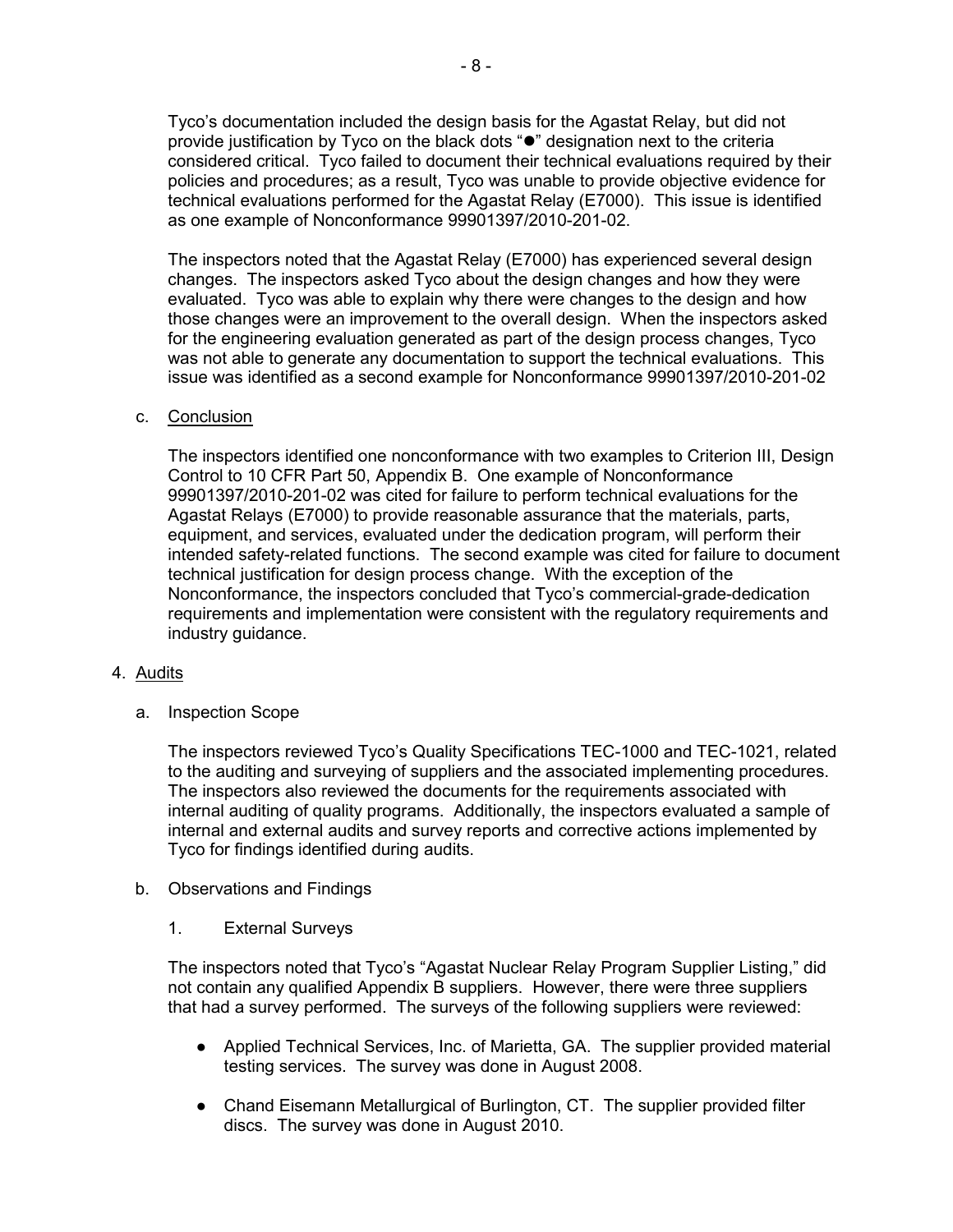● Williams Plating of Asheville, NC. The supplier provided material testing services. The survey was done in July 2010.

The surveys had a combination of commercial-grade dedication survey and Appendix B audit attributes. However, the inspectors noted that the auditor's survey notes had captured and verified appropriate critical characteristics for the services provided. The inspectors discussed with Tyco personnel the appropriate method for performing a survey. The inspectors determined that Tyco personnel were aware of the requirements related to a survey. Tyco personnel gave the inspectors a new form that will be used in the conduct of a survey. The inspectors evaluated Form 5078, "Commercial Grade Nuclear Safety Related Survey Checklist," and found the document to be in alignment with industry guidance. The inspectors did not identify any findings of significance.

The inspectors asked Tyco personnel for the periodic evaluations of the suppliers discussed above. Tyco did not perform any documented periodic evaluations of the suppliers. Tyco's procedure, 102-2461, "Procedure for Performing Commercial Grade Nuclear Safety Related Supplier Surveys," Revision 0, did not provide guidance for periodic evaluations of supplier performance. The procedure did state that the industry guidance of EPRI NP-5652, "Guideline of the Utilization of Commercial Grade Items in Nuclear Safety Related Applications," (NCIG-07) constituted a part of the specifications to the extent specified. Procedure PP-17-003, "Supplier Audits Process, "Revision 8, provided guidance related to audits and their associated requirement for periodic evaluations. However, this guidance was not applied, as required, to surveys. The failure to periodically evaluate and document supplier performance was considered to be contrary to industry guidance. This issue was identified as Nonconformance 99901397/2010-201-03.

# 2. Internal Audits

The inspectors reviewed the last internal audit and findings, which was performed in March 2010. The inspectors also reviewed Tyco's procedure, PP-17-001, "Quality Assurance Audit System," Revision 19. The audit was performed by a lead auditor from Tyco's Fuquay-Varina facility. The audit was conducted using the Nuclear Procurement Issues Committee (NUPIC) audit checklist. There were three findings that resulted from the audit. The inspectors reviewed the following CARs:

- CAR 101297, "Operator had no way to Verify if the Timing Range was Correct"
- CAR 101298, "The Identification of Nonconforming Material is not Clear in the Rework Area," and
- CAR 101299, "Individual has not Received Formal 21 Training."

The inspectors verified that the corrective actions to address the audit findings had been completed. The inspectors did not identify any findings of significance.

## c. Conclusion

The inspectors identified Nonconformance 99901397/2010-201-03 for failure to periodically assess and document supplier performance. With the exception of the nonconformance noted above, the inspectors concluded that Tyco is generally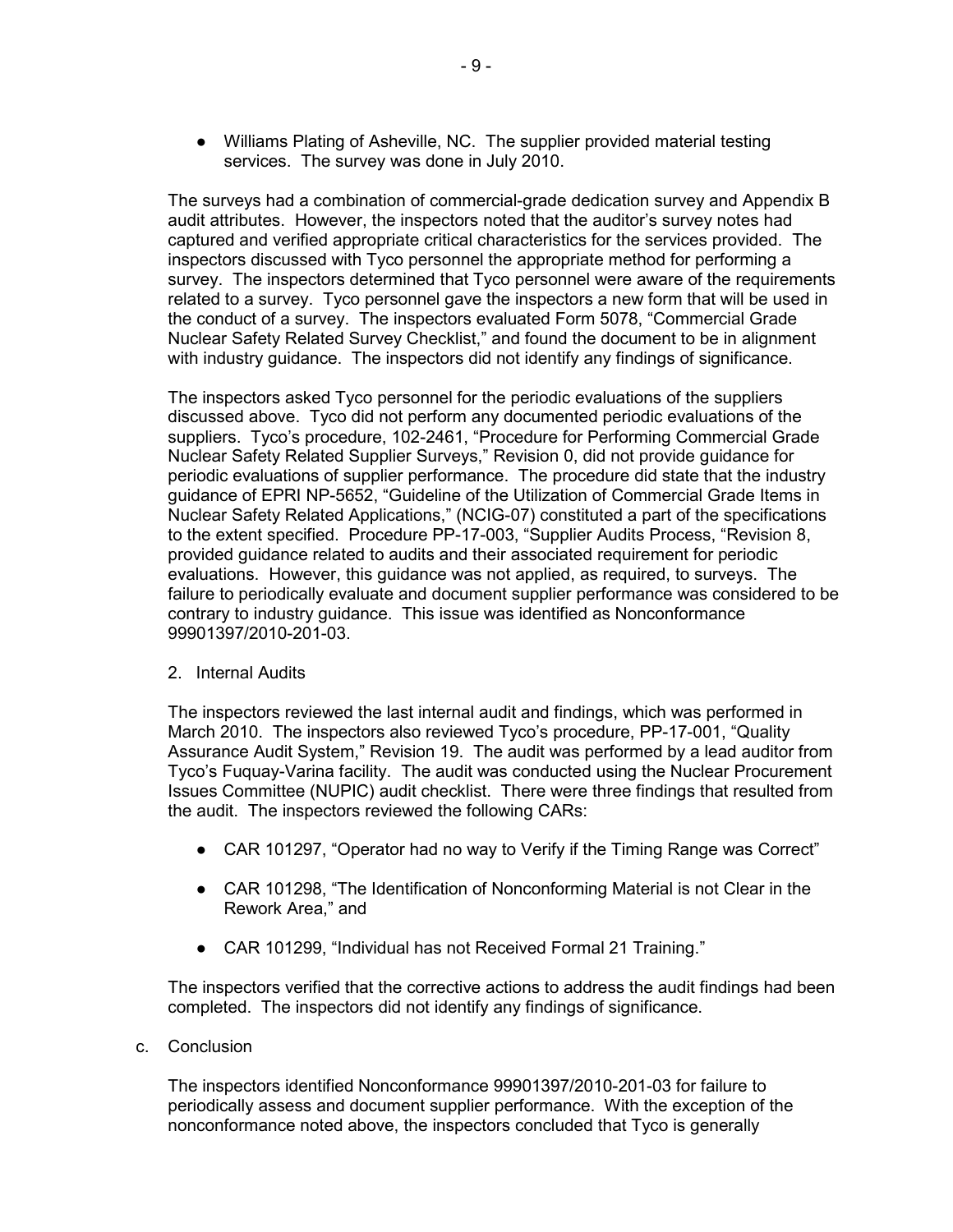implementing a supplier survey and internal audit program in compliance with regulatory requirements and industry guidance.

# 5. Exit Meeting

On September 3, 2010, the inspectors presented the inspection scope and findings during an exit meeting with Tyco personnel.